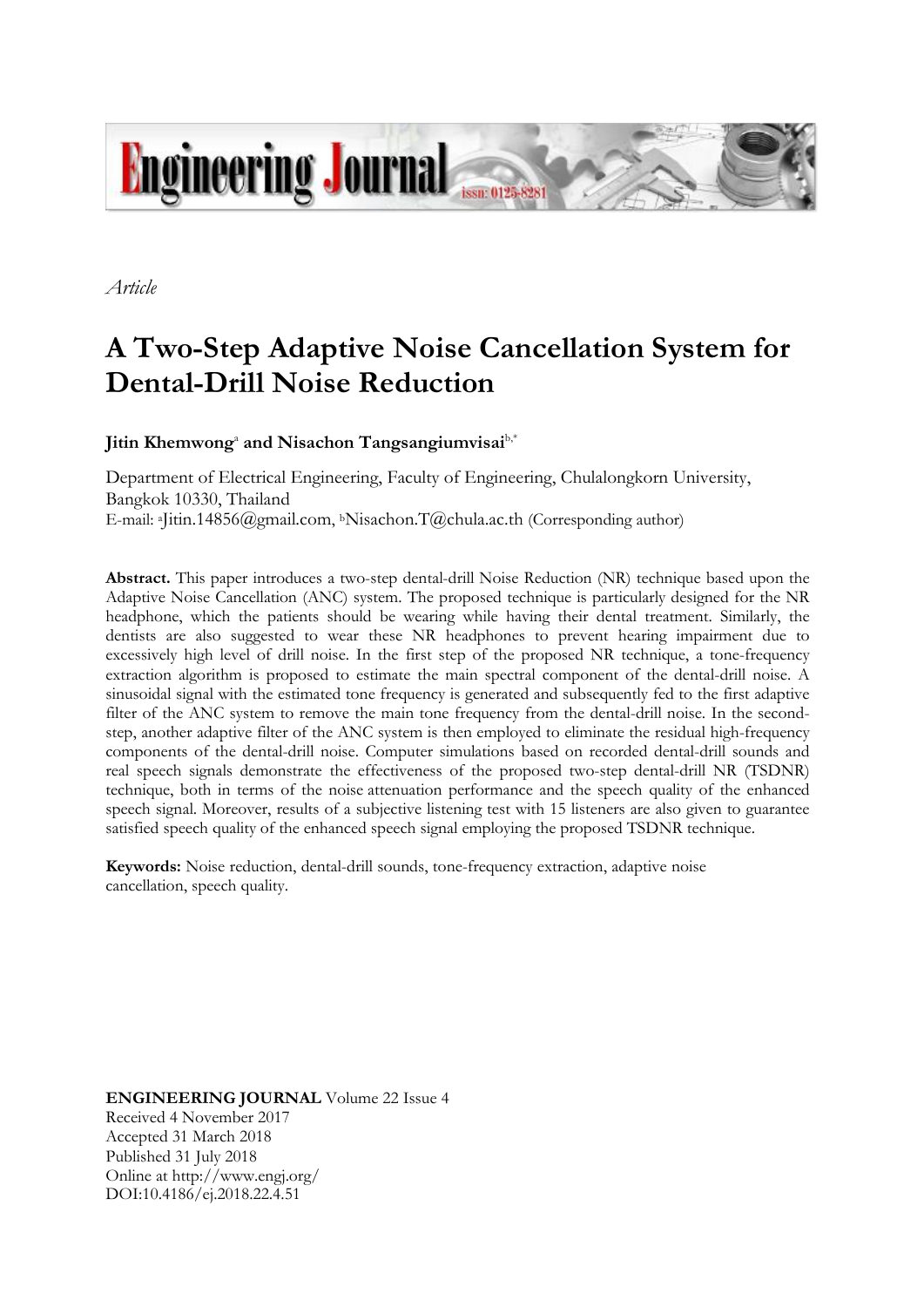### **1. Introduction**

Generally, we should go to see the dentists every six months in order to have dental check-up. However, some people avoid going to see the dentist regularly because they feel scared to the dental-drill sounds [1]. In fact, the dental-drill sounds also affect hearing systems of the dentists who have been exposed to these high-pitched sounds throughout his career. Most high-speed dental drills normally contain spectral components lying in the range between 2 to 14 kHz [2]. The high-frequency components of the dental-drill sounds are due to the use of high-speed electromotor of the drill equipment. Besides, the sound pressure level (SPL) of dental-drill sounds in a dental room can reach up to 80 dBA [3] for overall spectrum within that range. Thus, the dentists can suffer a temporary hearing loss if they work continuously without any hearing-protection devices [4]. Furthermore, permanent hearing loss of the dentists can start to develop after they have been working for more than five years [5]. Therefore, if the SPL of the dental-drill sounds can be significantly reduced, the risk of hearing loss in the dentists can be minimized. In addition, the patients will be able to go for regular dental check-ups.

Several noise reduction (NR) techniques have been developed to reduce the effect of undesired sounds in working environment, such as factory noise, train noise, street noise, engine noise, etc. However, only a few NR techniques are proposed for dental-drill noise removal. Normally, the NR techniques are classified by their functions into two groups; Passive Noise Control (PNC) and Active Noise Control (AcNC) [6]-[9]. The PNC reduces the unwanted noise in a physical way, i.e. by using noise-isolating materials, such as ear muffs, ear plugs, etc. This type of NR techniques can reduce the medium-frequency and high-frequency components of the undesired noise. However, the PNC type can reduce the SPL up to about 20-30 dB and cause discomfort when wearing the devices for a long time. On the other hand, the AcNC approaches consume electrical energy and offer noise reduction at low frequencies [7], [8]. The noise-cancelling headphones with AcNC use an external microphone to detect the noise. An inverted-phase sound is then generated to remove the noise [9]. One example of this type of NR techniques is known as Adaptive Noise Cancellation (ANC) system, which usually employs an adaptive filter to estimate the unknown ambient noise [10]. This estimated noise signal is subtracted from the noisy speech signal afterwards.

From the spectral characteristics of the dental-drill noise, there are a few high spectral peaks in the lowfrequency region and mask nearly all of the speech spectral components, while lower spectral components of the dental-drill noise are spreading in the high-frequency region, especially beyond the speech frequency range. A noise-cancelling headphone has been proposed to remove the dental-drill noise from the desired speech signal of the dentist [11]. A combination between PNC and AcNC is used for dental-drill noise reduction. It is shown in [11] that PNC attenuates the drill noise particularly in the mid-frequency and highfrequency range at least 20 dB. However, the effect of peaks in the low-frequency region is still audible by the patient who wears this noise-cancelling headphone. As for the low-frequency drill-noise reduction, the AcNC is used by applying the ANC system to further reduce the peak noises by additional 10 dB [11]. Nevertheless, the main drawback of this dental-drill noise-cancelling technique is that the PNC part causes discomfort to the wearers and also attenuates the target speech signal. As a result, this prevents effective communications between the dentist and the patient.

Therefore, an efficient dental-drill NR technique is proposed in this manuscript for noise-cancelling headphones. The proposed NR technique aims to alleviate the peaks and the high-frequency dental-drill noise without the use of PNC, while preserving the speech quality of the dentists. By employing the ANC system in two steps, thus, it will be referred to as the Two-Step Dental-Drill Noise Reduction (TSDNR) technique. First, the fundamental sinusoidal frequency of the dental-drill sounds is estimated and is removed by the use of the first adaptive filter of the single-microphone ANC system. In the second step, the residual high-frequency components of the dental-drill sounds are significantly removed via another adaptive filter of the ANC system. The proposed TSDNR technique is particularly designed for the dentaldrill NR headphone without the use of PNC and does not need any Voice Activity Detector (VAD) to distinguish between speech and noise frames, while several conventional NR techniques do. Instead, the frequency characteristics of the dental-drill sounds are analysed and utilised to obtain the information about the dental-drill noise. Hence, the noise attenuation performance of the proposed TSDNR technique is independent to the accuracy of VADs. Based upon computer simulations, the noise attenuation performance and the distortion of the enhanced speech signal of the proposed TSDNR technique are investigated and compared with the conventional two-microphone ANC system. Furthermore, results of a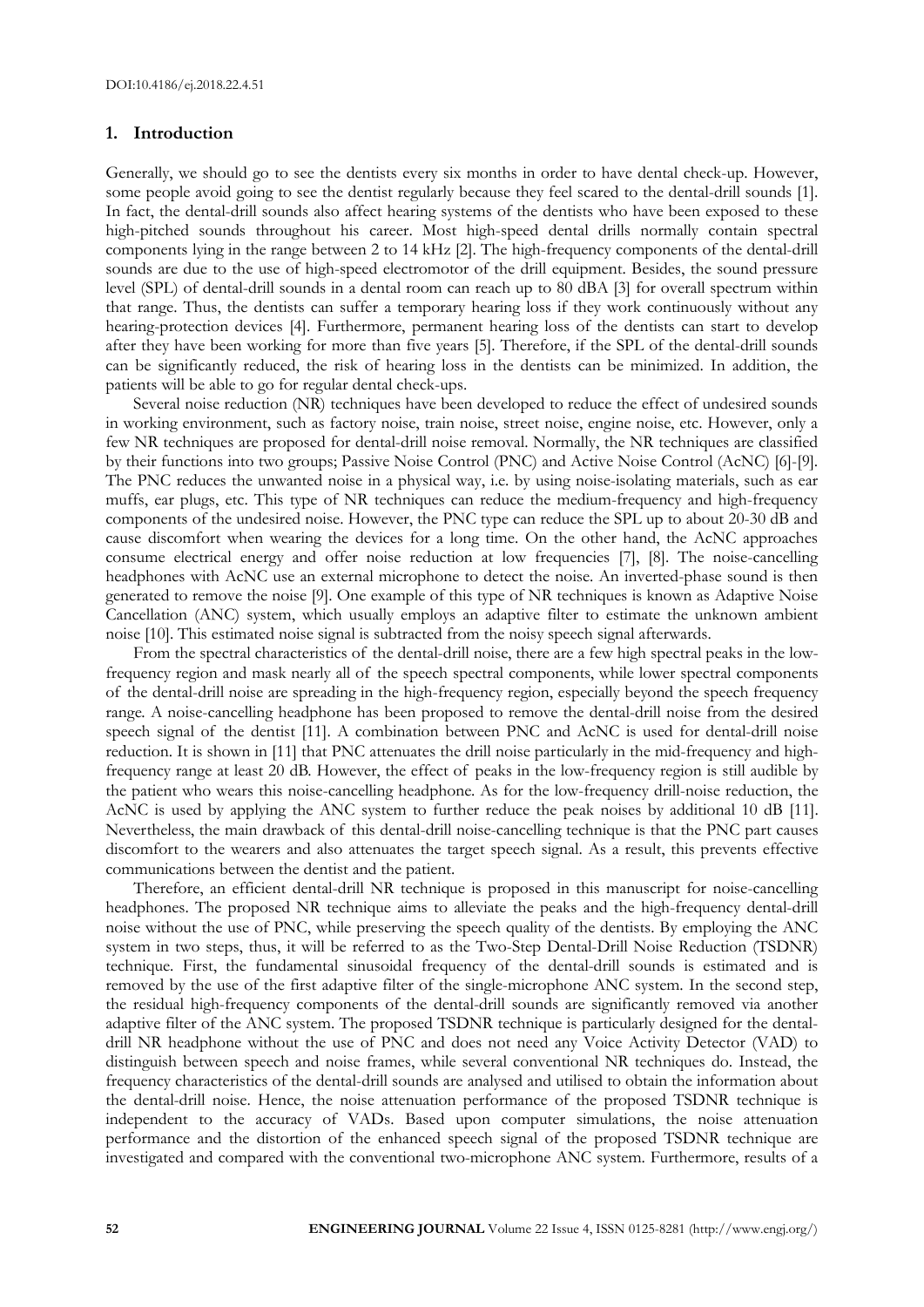subjective listening test with 15 listeners are given to guarantee satisfied speech quality of the enhanced speech signal employing the proposed TSDNR technique.

In Section 2, some favourite existing NR techniques are summarized; including their advantages and disadvantages. The spectral characteristics of the dental-drill sounds are investigated in Section 3. The proposed TSDNR is presented in Section 4. Simulation results based on recorded dental-drill sounds and speech signals are given in Section 5, followed by the conclusions in Section 6.

# **2. Related Work**

One of the most popular NR techniques for voice communication systems is the Spectral Subtraction (SS) method [12], This method is very simple, spectral efficient, and employs only one microphone in the system as a sensor for the noisy input signal. An assumption that the desired speech and the additive noise signals being uncorrelated to each other is necessary. If the spectrum of the background noise can be estimated and is consequently subtracted from the noisy speech spectrum, the enhanced speech spectrum can therefore be obtained. It is clear that the quality of the enhanced speech signal by employing the SS method depends on the accuracy of the estimated background noise spectrum. In addition, the residual noise spectral components at random frequencies result in an artefact, which is known as the *musical noise* [13], and affects the quality of the enhanced speech signal. Various NR techniques have been proposed in order to reduce the musical noise effect. One SS-based method employs an adaptive gain function, which is obtained from averaging speech sub-spectrum ratio, instead of using direct subtraction [14]. Due to the noise characteristics that affect the speech spectrum differently along the frequency regions, a multi-band SS method is introduced [15]. In [16], the noise over-subtraction is proposed with spectral floor setting, however, this technique results in a trade-off between the residual noise, including the musical noise, and speech distortion. Instead of a single over-subtraction parameter, a non-linear SS method with multiple over-subtraction parameters is proposed for different interfering noises at each frequency region [17]. Alternatively, the *a priori* Signal-to-Noise Ratio (SNR) estimation is applied to various NR techniques without causing the musical noise effect [18], [19]. These NR techniques, however, require the VADs for the process of noise spectrum estimate. In fact, the performance of these NR techniques depends on the accuracy of the VADs. Based on perceptually motivated cost function, a Gaussian statistical distribution in Bayesian framework is applied for speech enhancement [20]. However, this technique introduces speech distortion for low input SNR level. Although, a number of noise power spectrum estimation techniques have been proposed without the use of any VADs, however, accurate estimation of the noise spectrum is not yet obtained, particularly when the noise signal is rapidly changing with time [21]-[25].

An alternative approach for reducing the additive noise signal in voice communication systems is the ANC system, which employs an adaptive filter. The coefficients of the adaptive filter are adapted according to the error signal minimization. The performance of the ANC system is specified by the choice of the adaptive filtering algorithm. In contrast to the SS method, the ANC-based NR technique does *not* need any VAD to distinguish between speech and noise frames. Furthermore, the ANC system does not lead to the musical noise effect. Normally, the ANC system requires the use of two microphones. The first microphone signal contains the noisy speech signal and is known as the *primary* signal. The second microphone, on the other hand, is assumed to be located very close to the noise source and far away from the speech source so that it picks up mostly the additive noise signal, but not the desired speech signal, and is referred to as the *reference* signal. In fact, it is impossible to place the second microphone to pick up only the additive noise signal, without being contaminating by the desired speech signal.

The block diagram of two-microphone ANC system is illustrated in Fig. 1 [10]. The primary signal,  $x(n)$ , contains the desired speech signal,  $s(n)$ , and the noise signal,  $d_1(n)$ , which are assumed to be uncorrelated to each other. This additive noise signal,  $d_1(n)$ , travels through the signal path between the noise source and the first microphone, which is represented by a Finite Impulse Response (FIR) filter,  $h_{21}(n)$ . Similarly, the reference signal contains the noise signal,  $d(n)$ , and the additive speech signal which travels through another signal path between the desired source and the second microphone, representing by  $h_{12}(n)$ . Ideally,  $h_{12}(n)$  should be zero. Thus, the adaptive filter,  $w(n)$ , attempts to estimate  $h_{21}(n)$ , resulting in the output of the adaptive filter approaching  $\hat{d}_1(n)$ . The error signal,  $e(n)$ , is used to control the adaptive filter,  $w(n)$ , by the choice of a suitable adaptive filtering algorithm. Based upon the Normalized Least Mean Square (NLMS) algorithm [10], the computational complexity of the two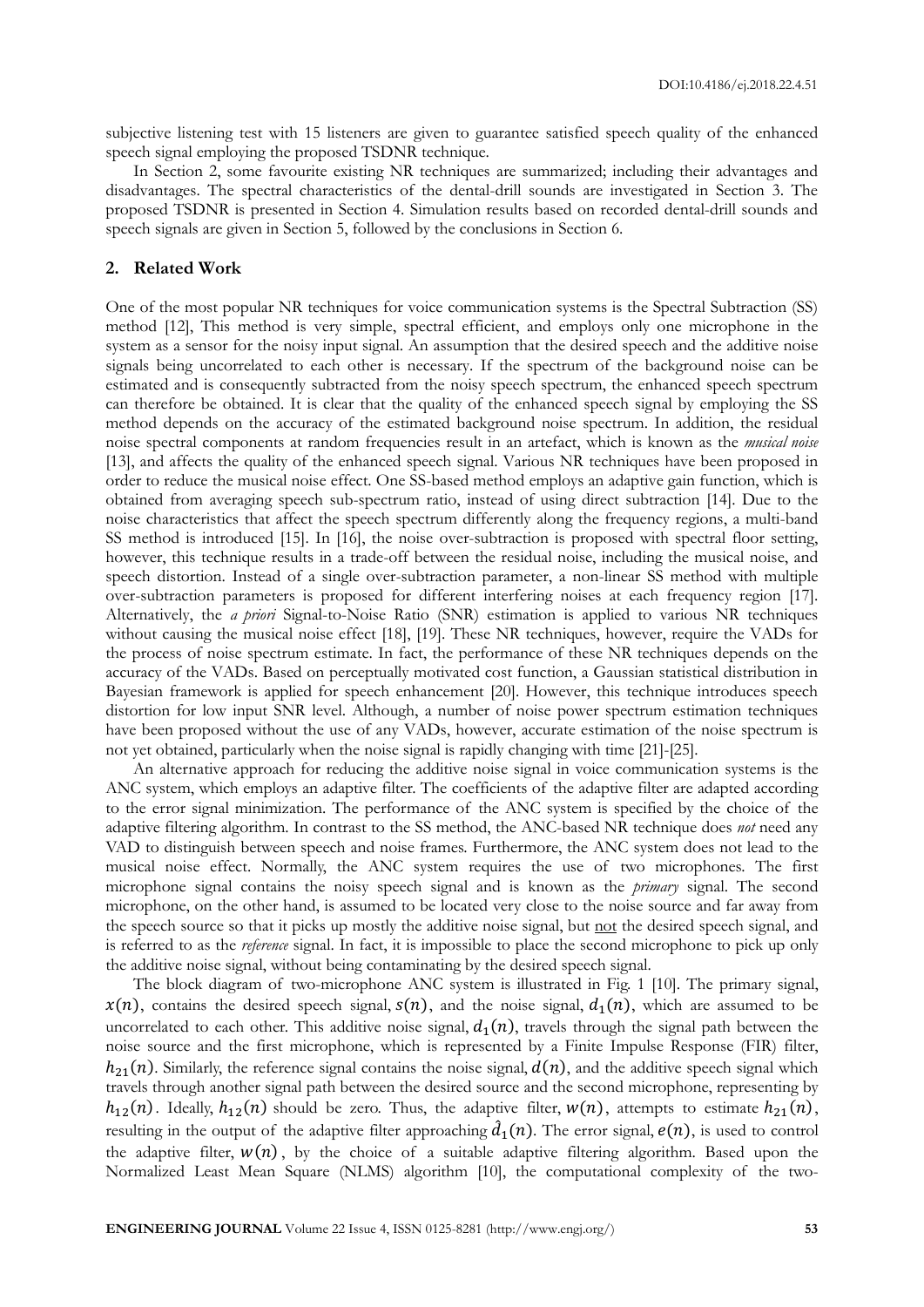microphone ANC system depends on the order of the adaptive filter,  $w(n)$ .



Fig. 1. The block diagram of the two-microphone ANC system. (mic1 denotes the first microphone, mic2 denotes the second microphone).

## **3. Spectral Characteristics of the Dental-Drill Sounds**

To understand the dental-drill sounds, which is crucial to designing a noise reduction algorithm, its temporal and spectral characteristics, as well as noise levels over frequency range are studied in this Section. The magnitude spectra over consecutive frames of the recorded dental-drill sound are shown in Fig. 2. It is noted that the magnitude spectrum in Fig. 2(a) represents typical dental-drill sound when the dental equipment is turned on but with no dental treatment [26], whereas those in Fig. 2(b) and Fig. 2(c) indicate typical dental-drill sounds under dental treatment conditions [27], [28].

Considering Fig. 2(a), it is evident that the recorded dental-drill sound in [26] has dominant peak magnitude at a single frequency around 8 *k*Hz. From Fig. 2(b) and (c), the dental-drill spectra from [27], [28], there are not only dominant peak magnitudes, but these peak frequencies also change over time, i.e. from around 7-8 *k*Hz for the fundamental frequency component. In addition, there also exist their corresponding peak magnitudes at their harmonic frequency around 14-16 *k*Hz. Note that, the frequency drift of the dental-drill sound under dental treatment can be caused by either the change in the motor speed (which is controlled by the dentist) or the vibrational resonant frequency of the dental drill when it is in contact with teeth. In addition to the dominant peak magnitudes and their harmonics, the dental-drill spectra in Fig. 2(a)-2(c) exhibit wide-band characteristics distributed over the audible frequency band, however, at lower spectral magnitudes. Fig. 3(a)-3(c) are spectrogram plots of the corresponding dental-drill noise spectra in Fig. 2, which provide more details of the temporal characteristics, particularly the change of the dominant tone-frequency over time.

From the above discussion, it can be deduced that the dental-drill sounds are of non-stationary type, where most of its power is concentrated at the dominant peak or tone frequency, while the rest of the noise power spreads over the entire audible frequency band. These spectral characteristics will be employed in the designing process of the proposed efficient dental-drill NR technique in the next Section.

For typical speech spectral characteristics, it is known that the spectra of vowel (or voiced) sounds in low frequency band up to 1 *k*Hz carry most of the speech power, whereas the spectra of consonant (or unvoiced) sounds in high-frequency band from 1 *k*Hz up to 5-6 *k*Hz provides speech intelligibility. By comparing the dental-drill spectrum plots with a speech spectrum of the same sampling frequency in Fig. 4, it is clearly seen that most of the dental-drill noise spectral components during the speech bandwidth; i.e. 0- 5 *k*Hz, the power of their magnitude spectrum is typically much lower than that of vowel sounds under normal sound utterance. Hence, the dental-drill noises are totally masked by the speech spectral components during the speech bandwidth.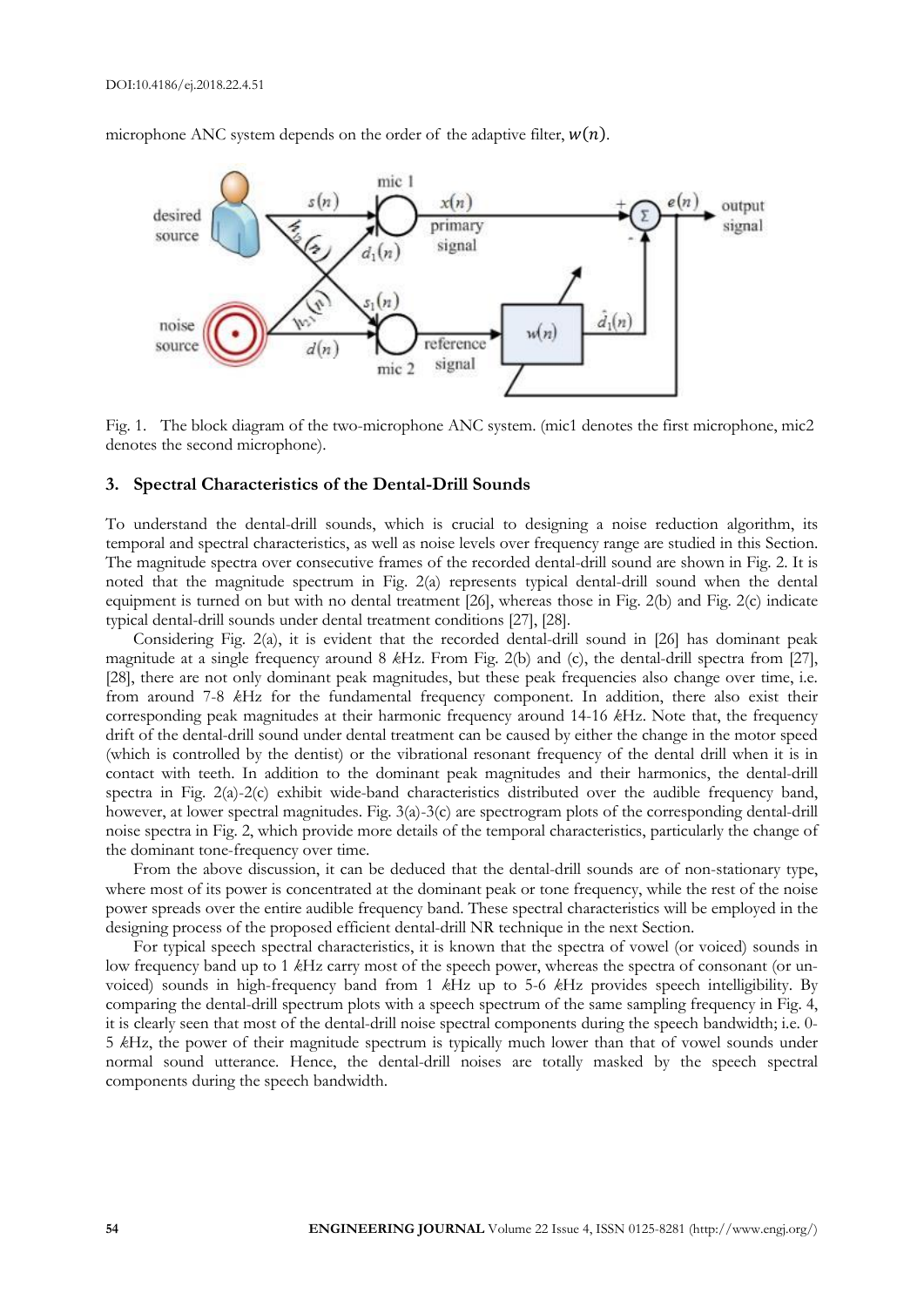

Fig. 2. Overlay plots of the magnitude spectrum of (a) dental-drill sound from [26], (b) dental-drill sound from [27], and (c) dental-drill sound from [28]. (Sampling rate of 32 *k*Hz).

On the other hand, during the frequency range beyond the speech bandwidth; i.e. 5-16 kHz, the peak magnitude spectrum of dental-drill noises is located within the frequency range of consonant sounds. In fact, its peak power is much higher than the speech spectral ones. Thus, in this frequency region, the speech spectrum is negligible and only the dental-drill noise spectrum is present.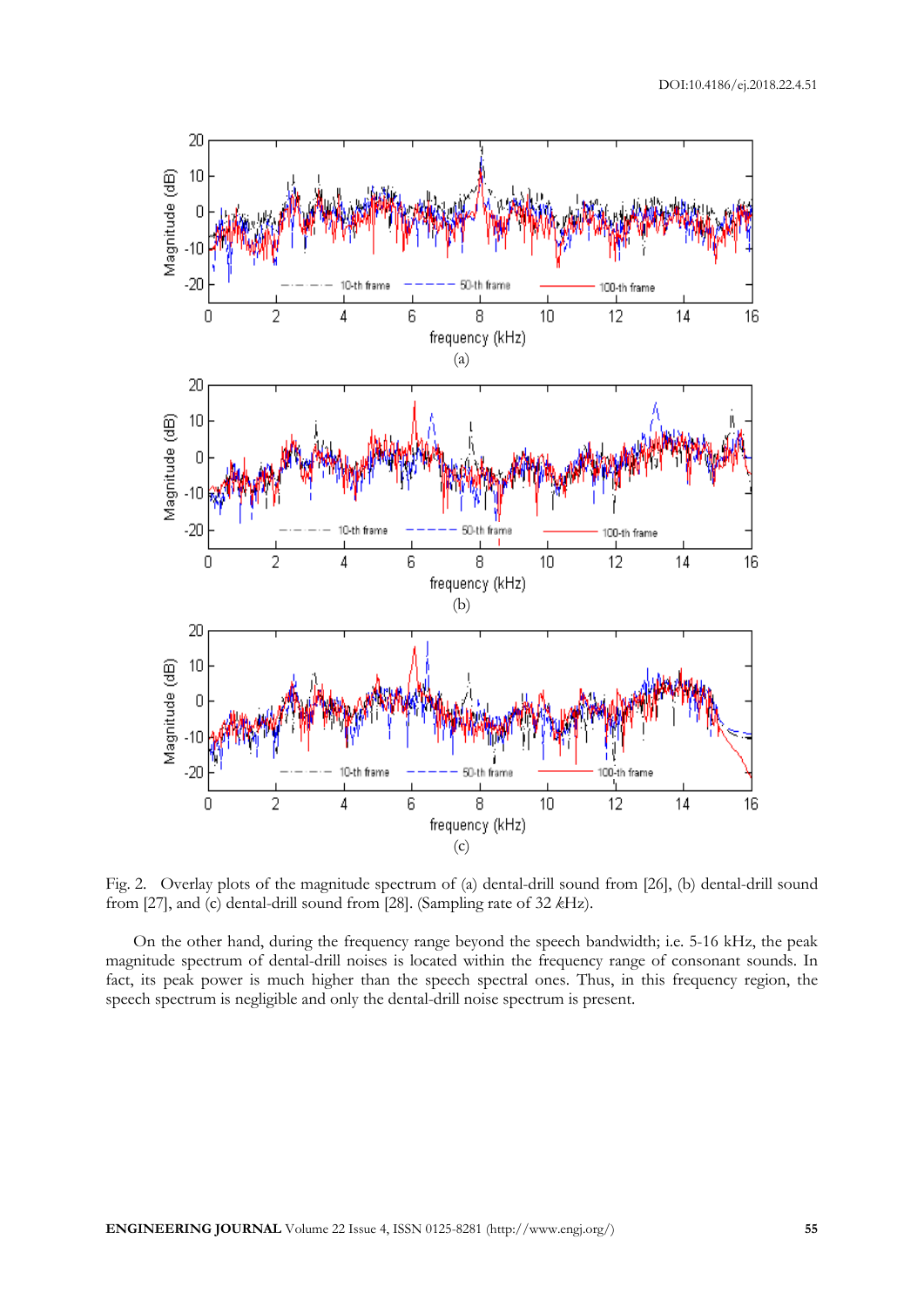

Fig. 3. Spectrogram plot of dental-drill sounds: (a) fixed tone-frequency from [26], (b) and (c) time-varying tone-frequency from [27] and [28], respectively. (Sampling rate of 32 *k*Hz).



Fig. 4. The magnitude spectrum of a speech signal in [29].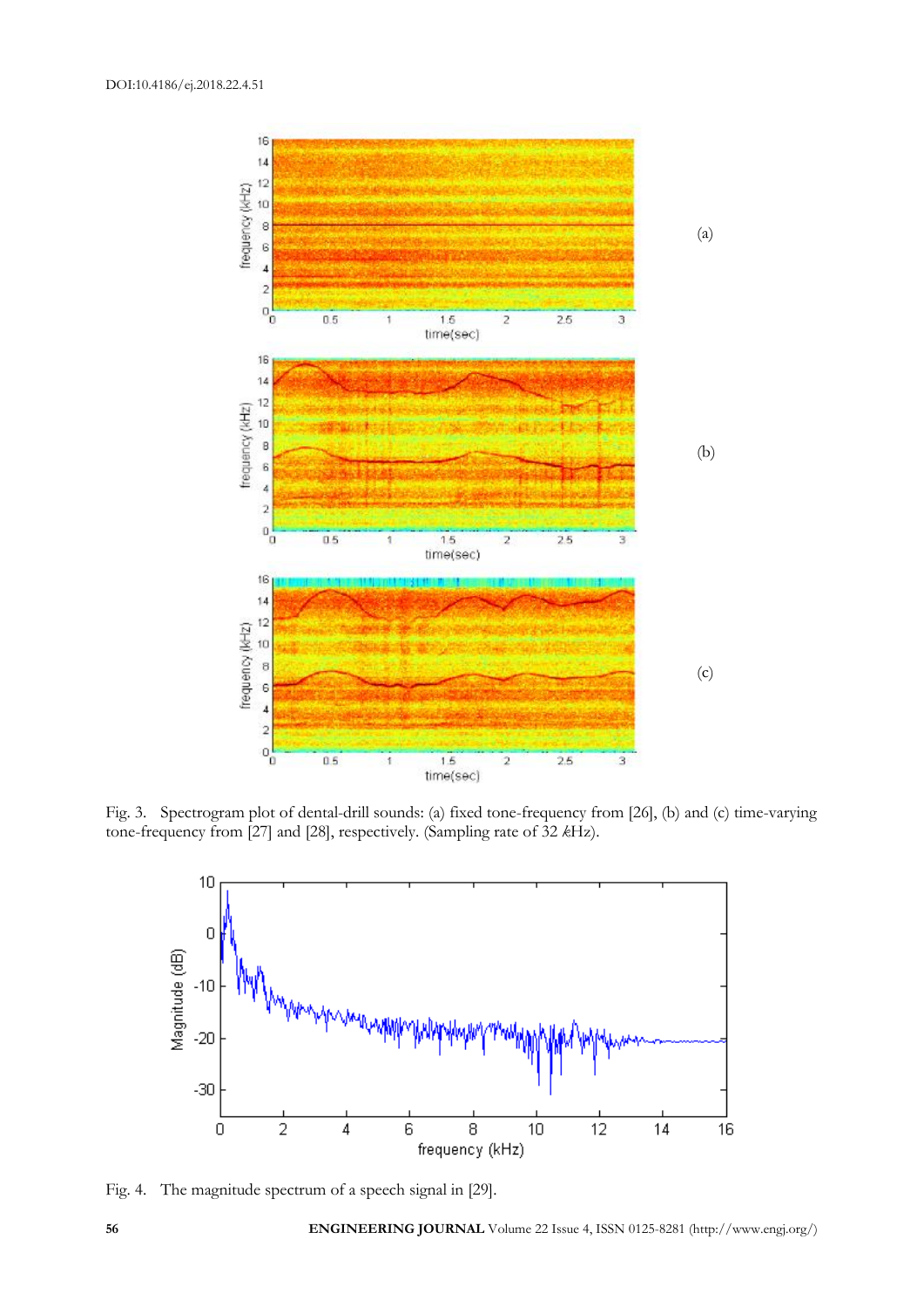### **4. The Proposed Two-Step ANC System for Dentist-Drill Noise Reduction Technique**

In this work, it is supposed that the patient wears the noise-cancelling headphone that employs the investigated NR techniques on both sides of the earphones during dental treatment, as illustrated in Fig. 5. Hence, all the explanation is given for one side of the earphone and it will also be applied to the other side. In fact, similar explanation serves for the case when the dentist also wears the noise-cancelling headphone with the investigated NR techniques too. Based upon the operation of the two-microphone ANC system, the first microphone is located at the inner side of the loudspeaker of the earphone, enabling the detection of the noisy speech signal. The second microphone should be attached to the outer side of the loudspeaker or somewhere close to the drilling device in order to detect mainly the undesired dental-drill sound. Consequently, the dental-drill noise entering the ears will be removed from the noisy speech signal, albeit under the assumption that the reference signal contains only the noise. However, such an ANC system, suffers from the fact that the required assumption is entirely impractical. This is because the noise source, namely the dentist-drilling tool, is always close to the patient's ears during dental treatment, thereby making it difficult to allocate the reference microphone to pick up mainly the dental-drill noise. As a consequence, the noise suppression based upon the conventional two-microphone ANC system results in significant degradation of the enhanced speech quality.



Fig. 5. Layout of the dental-drill NR headphone.

## **4.1. The single-microphone Two-Step ANC system: System and Operation**

As illustrated by the block diagram in Fig. 6, the proposed TSDNR technique employs the **"singlemicrophone"** ANC system in two steps. As compared to the conventional two-microphone ANC system in Fig. 2, the proposed TSDNR system makes use of two parallel adaptive filters,  $w_1(n)$  and  $w_2(n)$ , and only the *primary* microphone is used to detect the noisy speech signal. With **no** use of the second microphone, the reference signal is extracted from the noisy speech signal in order to obtain different spectral parts of the dental-drill noise (as will be explained later in this sub-section), and these are subsequently fed to the parallel adaptive filters for the first-step and the second-step noise reduction process, hence the so-called **"single-microphone two-step ANC system"**. The use of **"singlemicrophone"** ANC system offers improved feasibility and efficient implementation of the proposed TSDNR technique.

Due to the fact that the peak frequency magnitude of the dental-drill noise contains most of the power, and that the low-frequency spectrum of the dental-drill noise can be masked by vowel spectrum during speech activity, the **"first-step"** of the proposed TSDNR technique is set to mainly remove the peak tonefrequency from the primary signal. From the block diagram of the proposed TSDNR technique, as shown in Fig. 6, this is accomplished by extracting the peak tone-frequency from the noisy speech spectrum, which is detected by the primary microphone, and uses it as the reference signal for the first adaptive filter,  $w_1(n)$ . It is important to note that, for this first step of dental-drill noise reduction, the removal of the dental-drill noise within the consonant spectral band is avoided in order to maintain speech intelligibility.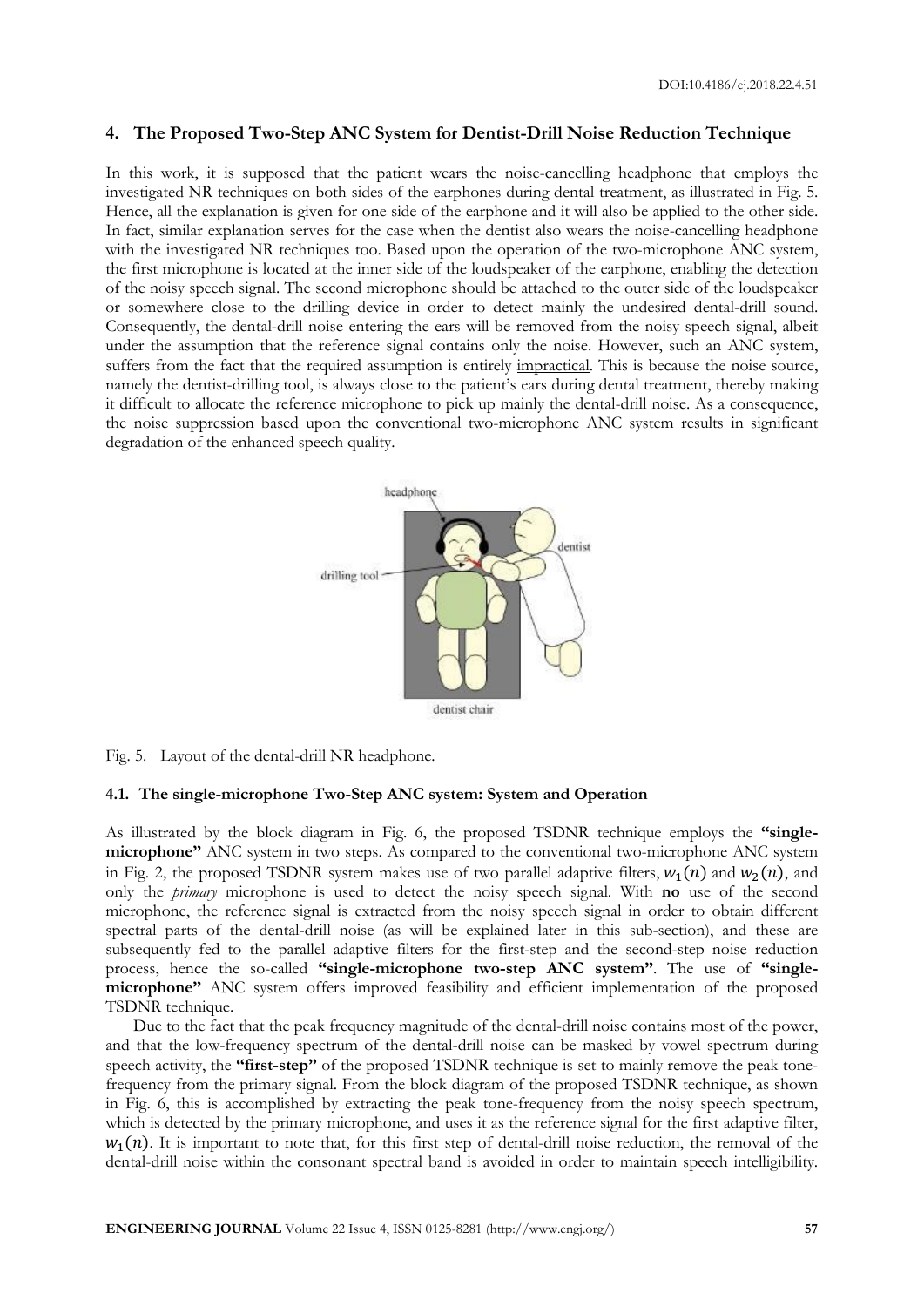This is justified by subjective test results performed in Section 5, where the residual noise showed minimum impact on the speech quality.



Fig. 6. The block diagram of the proposed TSDNR technique.

The **"second-step"** of the proposed TSDNR technique is set to eliminate the dental-drill spectral components beyond the speech frequency band, including the harmonic of the peak tone-frequency. This is achieved by employing the second adaptive filter,  $w_2(n)$ , where the reference signal to  $w_2(n)$  is extracted from the noisy speech signal by the high-pass filter, HPF, as shown in Fig. 6. For a given filter order, *Nh*, the cut-off frequency (*F*c) of the HPF must be sufficiently low to enable large reduction of high-frequency dental-drill noise spectral components, but sufficiently high to avoid interfering with speech spectrum, particularly during the consonant spectral band, which may result in speech degradation. It is noted that although the filter order of the HPF, *Nh*, should be kept small for low implementation complexity, a lowerorder HPF exhibits a wider transition band, resulting in a higher level of speech degradation. Thus, there exist a trade-off among noise reduction, speech quality, and implementation complexity. From the aforementioned discussion, it can also be deduced that the use of the first-step of the proposed TSDNR technique considerably helps relax the trade-off by removing the peak tone-frequency of the dental-drill noise located near the consonant spectrum, thereby removing it from the performance trade-off space.

In summary, the peak tone-frequency and the residual high-frequency dental-drill noises are therefore removed from the primary signal,  $x(n)$ , by employing the first-step and the second-step of the proposed TSDNR technique, respectively. The enhanced speech signal,  $\hat{s}(n)$ , is therefore obtained at its output. In the next subsection, the proposed tone-frequency extraction algorithm is explained in details.

## **4.2. Tone-Frequency Extraction Algorithm**



Fig. 7. The block diagram of the tone-frequency extraction algorithm.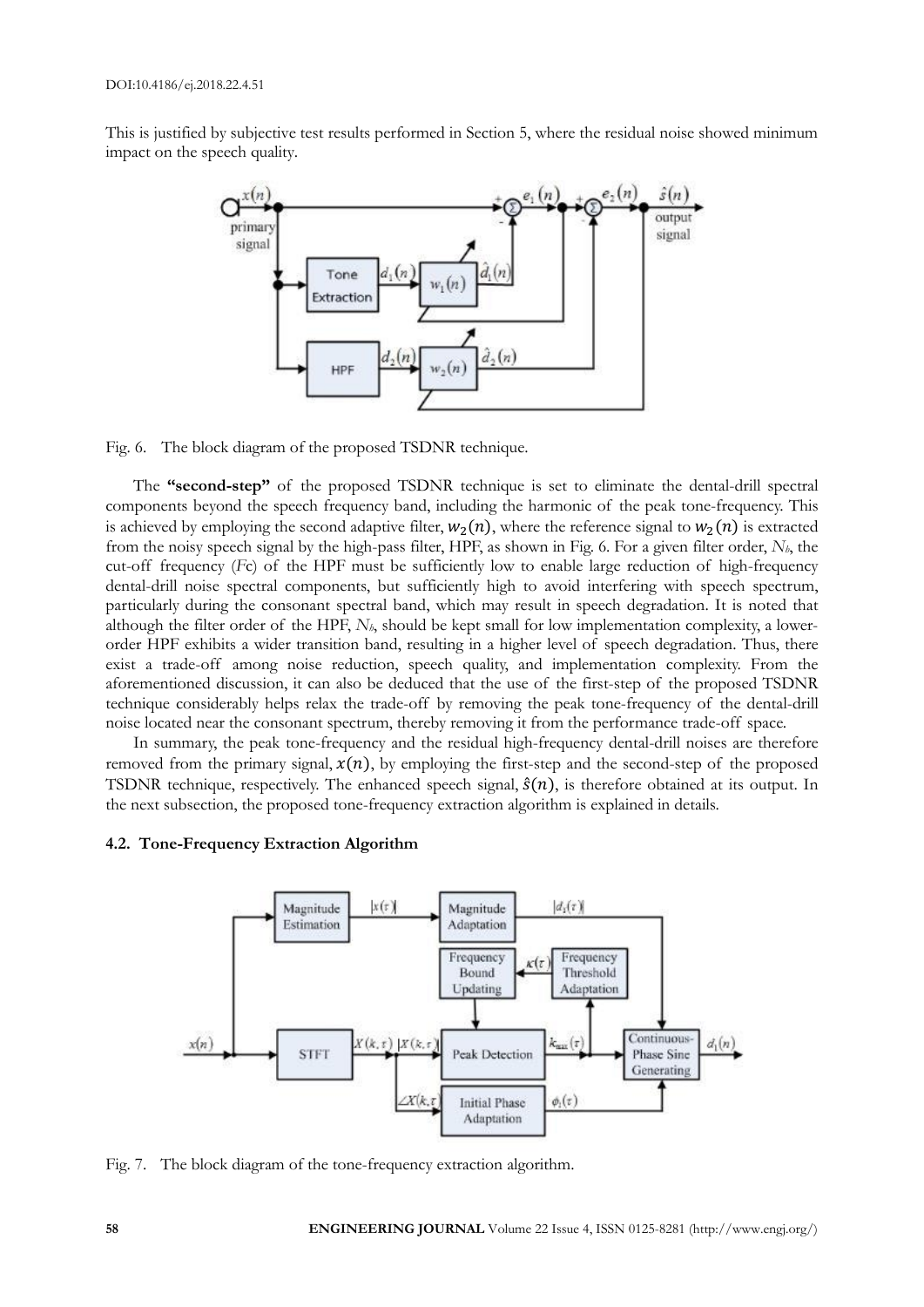In the first-step of the proposed TSDNR technique, the dominant sinusoidal frequency of the dental-drill noise is estimated. The "tone extraction" module, whose block diagram is illustrated in Fig. 7, is the main part of this first step. The noisy signal is partitioned into 30-*ms* frames,  $x(\tau)$ , which are analyzed via the Short-Time Fourier Transform (STFT) in order to detect for its peak, as given by

$$
X(k,\tau) = \sum_{i=0}^{L-1} \left[ x(\tau L + i) - \overline{x(\tau)} \right] \cdot e^{-j(2\pi/L)ik} \tag{1}
$$

where  $k$  represents the frequency bin index,  $\tau$  stands for the time frame index,  $L$  denote the length of framed signals, and  $\overline{x(\tau)}$  is the DC component of  $\tau$ -th frame signal.

The dominant tone-frequency of the dental-drill noise is then estimated by detecting its peak, as shown by the "peak detection" module. Once the peak is detected, the frequency bin index of each  $\tau$ -th frame peak,  $k_{max}(\tau)$ , is therefore identified. For the "frequency threshold adaptation" module, the threshold of the frequency bin index,  $\kappa(\tau)$ , is adopted at each frame index by using  $k_{max}(\tau)$  as follows.

$$
\kappa(\tau) = [\gamma \cdot \kappa(\tau - 1) + (1 - \gamma) \cdot k_{max}(\tau)] \tag{2}
$$

The parameter  $\gamma$  denotes the weighted factor and the  $\vert \cdot \vert$  represents the floor operator. Then, in the "frequency bound updating" module, the obtained  $\kappa(\tau)$  is used to update bounds for ensuring whether the detected frequency bin index of peak in the next frame is the frequency bin index of the dental-drill sounds, *not* the speech signal, i.e.,  $(\tau) - \delta \le k_{max}(\tau + 1) \le \kappa(\tau) + \delta$ , whereas  $\delta$  is a small positive value chosen appropriately from the observation of noise variation under the assumption that the dental-drill noise gradually change with time. Next, the concatenation of frame signals being generated must be smoothed by using phase-concatenating equation provided in the "initial phase adaptation" module, as given below.

$$
\phi_i(\tau) = [k_{max}(\tau) - k_{max}(\tau - 1)] \cdot (\tau - 1) \cdot L + \phi_i(\tau - 1) \tag{3}
$$

Finally, the magnitude of the sinusoidal signal being generated for the  $\tau$ -th frame,  $|d_1(\tau)|$ , needs to be approximated and updated with smooth adaptation to avoid discontinuities from signal concatenations. The "magnitude estimation" module estimates  $|d_1(\tau)|$  with the mean of the peak magnitude of framed noisy signal,  $|x(\tau)|$ . The estimated magnitude is also smoothed by the "magnitude adaptation" module via the smoothing magnitude equation, as given by

$$
|d_1(\tau)| = \lambda \cdot |d_1(\tau - 1)| + (1 - \lambda) \cdot |x(\tau)| \tag{4}
$$

where  $\lambda$  represents the smoothing magnitude factor. Due to the fact that the tone-frequency is slightly shifting with time. It is therefore necessary to generate the sinusoidal signal with continuous phase, otherwise there will be spectral leakage. This is obtained by employing the "continuous-phase sine generating" module. The signal at the  $\tau$ -th frame can then be achieved:

$$
d_1(\tau) = |d_1(\tau)| \cdot \sin(2\pi f_{max}(\tau)t + \phi_i(\tau))
$$
\n<sup>(5)</sup>

where  $t=0, \frac{1}{\epsilon}$  $\frac{1}{f_s}, \frac{2}{f_s}$  $\frac{2}{f_s}, \ldots, \frac{(L-1)}{f_s}$  $\frac{(-1)}{f_s}$ , whereas  $f_s$  is the sampling frequency of the investigated signal. Then, the noise signal,  $d_1(n)$ , is estimated by concatenating of generating frame signals,  $d_1(\tau)$ .

In practice, once the frequency component of this pure tone at about 8 *k*Hz is detected, we can therefore generate the sinusoidal signal with the same frequency of the main spectral component of the dental-drill noise. Consequently, this estimated sinusoidal signal is used as the reference signal of the first adaptive filter of the proposed TSDNR technique. As a result, the main tone frequency of the dental-drill noise, can be removed from the primary signal.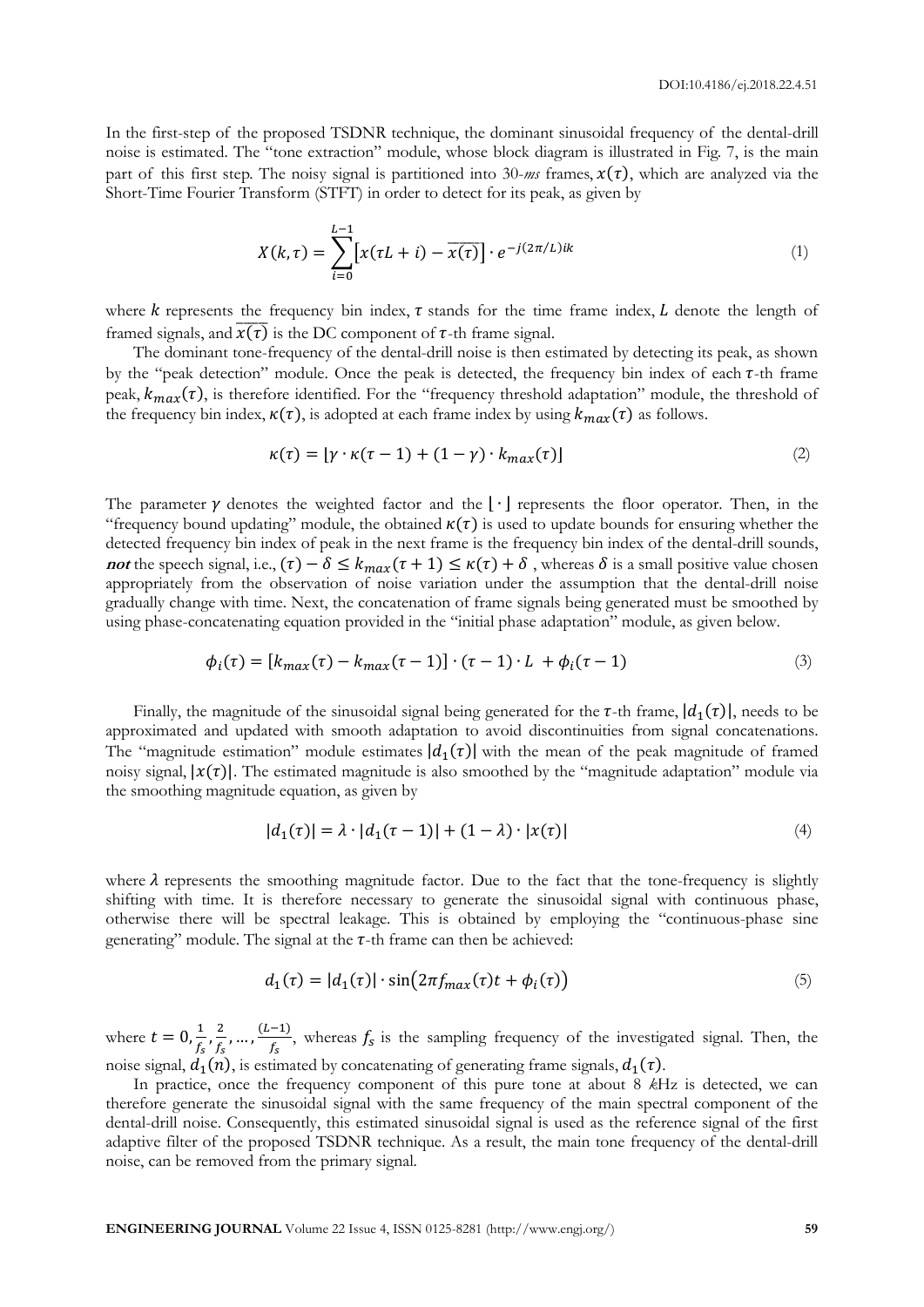#### **4.3. Computational Complexity of the Proposed TSDNR Technique**

Finally, the computational complexity of the proposed TSDNR technique is investigated. By considering the case of the two-microphone ANC system, the adaptive filter,  $w_1(n)$ , needs to identify the unknown signal path,  $h_{21}(n)$ , between the dental-drill equipment and the first microphone (mic1). The order,  $N_1$ , of the adaptive filter,  $w_1(n)$ , depends on the length of the impulse response of the signal path,  $h_{21}(n)$ . Based on the FIR structure, the length of the adaptive filter,  $w_1(n)$ , can generally be up to thousands of filter coefficients in order to model the signal path,  $h_{21}(n)$  [30], [31]. This results in high computational complexity and slow convergence of the adaptive filter. Moreover, since the dental-drill equipment and the dentist's speech are very close to each other, this makes the reference signal contain a lot of speech signal, yielding the conventional two-microphone ANC system ineffective. Thus, a high-pass filter is also necessary to remove the residual dental-drill noise afterwards.

On the other hand, the proposed TSDNR technique detects the peak tone-frequency of the dental-drill noise in its first-step. Hence, a sinusoidal signal with this detected frequency is then generated and used as the reference signal of the adaptive filter,  $w_1(n)$ . The second microphone signal, or the reference signal is not required. The function of the adaptive filter,  $w_1(n)$ , is to handle with the magnitude and phase of this estimated sinusoidal signal. Thus, the order,  $N_1$ , of the adaptive filter,  $w_1(n)$ , of the proposed TSDNR technique can be much shorter than that of the conventional two-microphone ANC system. Furthermore, a high-pass and another adaptive filters,  $w_2(n)$ , should also be used to remove the residual dental-drill noise beyond the speech frequency band. In particular, the use of single-microphone ANC system of the proposed TSDNR technique avoids the need of the second microphone and reduces the implementation cost.

#### **5. Simulation Results**

In this research work, the proposed TSDNR technique was investigated with 30 noisy speech signals, where 10 speech signals from IEEE Corpus database [29] and 3 recorded dental-drill noises were used [26]-[28]. All investigated signals were having the sampling rate of 32 *k*Hz with various input Signal-to-Noise Ratio (SNR) levels at the primary microphone as -10, -5, 0, 5 and 10 dB. The orders of the adaptive filters in both steps were selected as 127. The cut-off frequency of the high-pass filter of order  $N<sub>b</sub> = 128$  in the second step of the proposed TSDNR technique was chosen to be *F*c =10 *k*Hz so as not to affect the speech spectral components at low frequencies, thus, the speech distortion is minimized. The proposed TSDNR technique was investigated and compared with the conventional two-microphone ANC system in realistic scenario.

A number of performance indices were observed. The noise attenuation performance of all the investigated NR techniques was given by Segmental SNR Improvement ( $\Delta SegSNR$ ), which was defined by the difference between the output *Seg*SNR and the input *Seg*SNR, i.e.

$$
SegSNR (dB) = \frac{10}{M} \cdot \sum_{m=0}^{M-1} \log_{10} \left( \frac{\sum_{n=Lm}^{Lm+L-1} s^{2}(n)}{\sum_{n=Lm}^{Lm+L-1} (s(n) - \hat{s}(n))^{2}} \right)
$$
(6)

Moreover, the Log Spectral Distance (LSD) [32] between the enhanced signal and the original speech signal was used to measure the speech distortion, as given by

$$
LSD (dB) = \frac{1}{M} \cdot \sum_{m=1}^{M} \sqrt{\frac{1}{\frac{K}{2} + 1} \sum_{k=0}^{K/2} \left( 10 \cdot \log_{10} \left( \frac{|S(k,m)|}{|\hat{S}(k,m)|} \right) \right)^2}
$$
(7)

where the parameter *M* represents the number of voice frames in the time domain and *K* represents the number of frequency bins.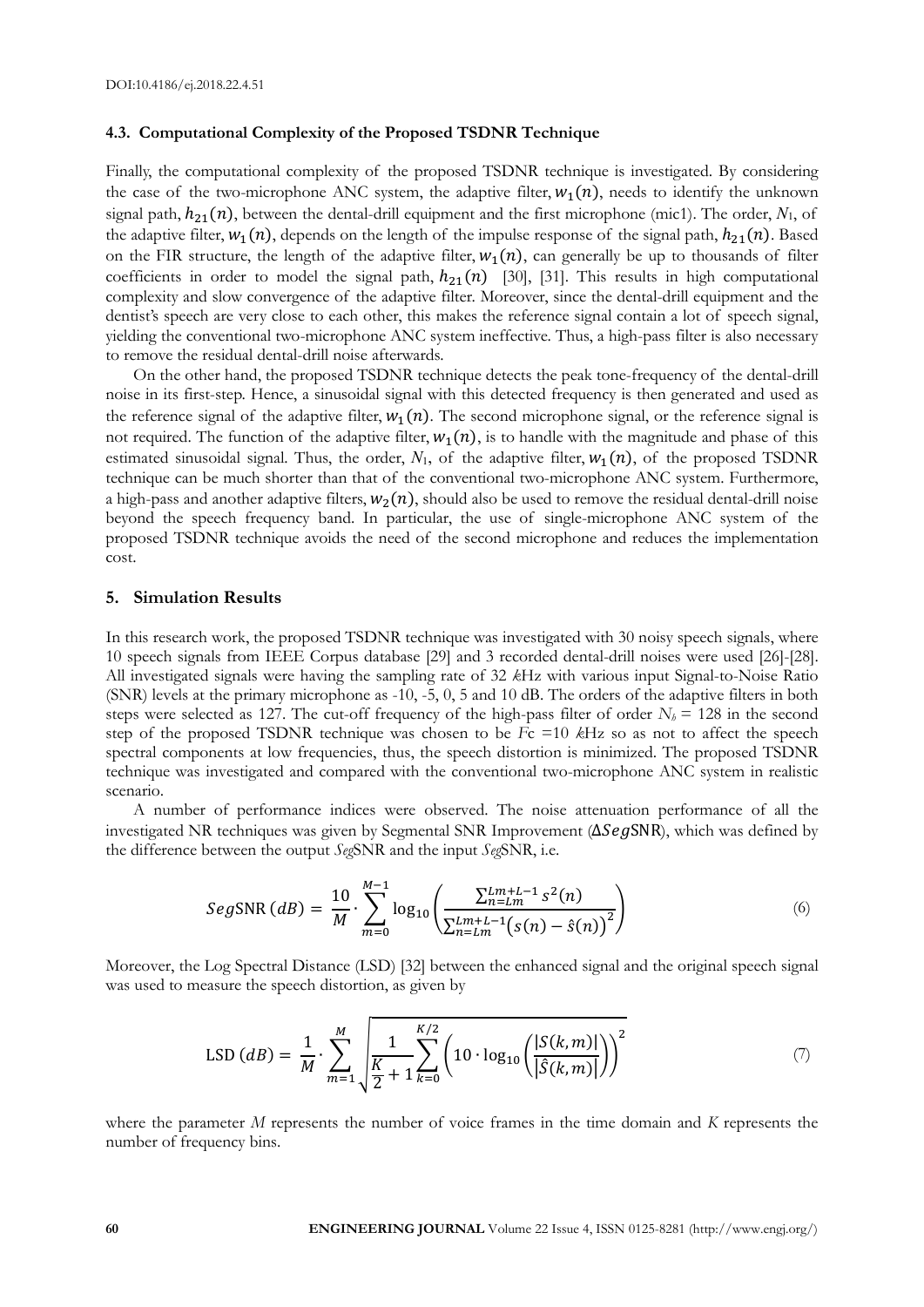

Fig. 8. Waveform plots of (a) clean speech signal, (b) noisy speech signal (input SNR of -5 dB), (c) the enhanced speech signal by using the conventional two-microphone ANC system, (d), (e) the enhanced speech signals by using the first-step and the second-step of the proposed TSDNR technique.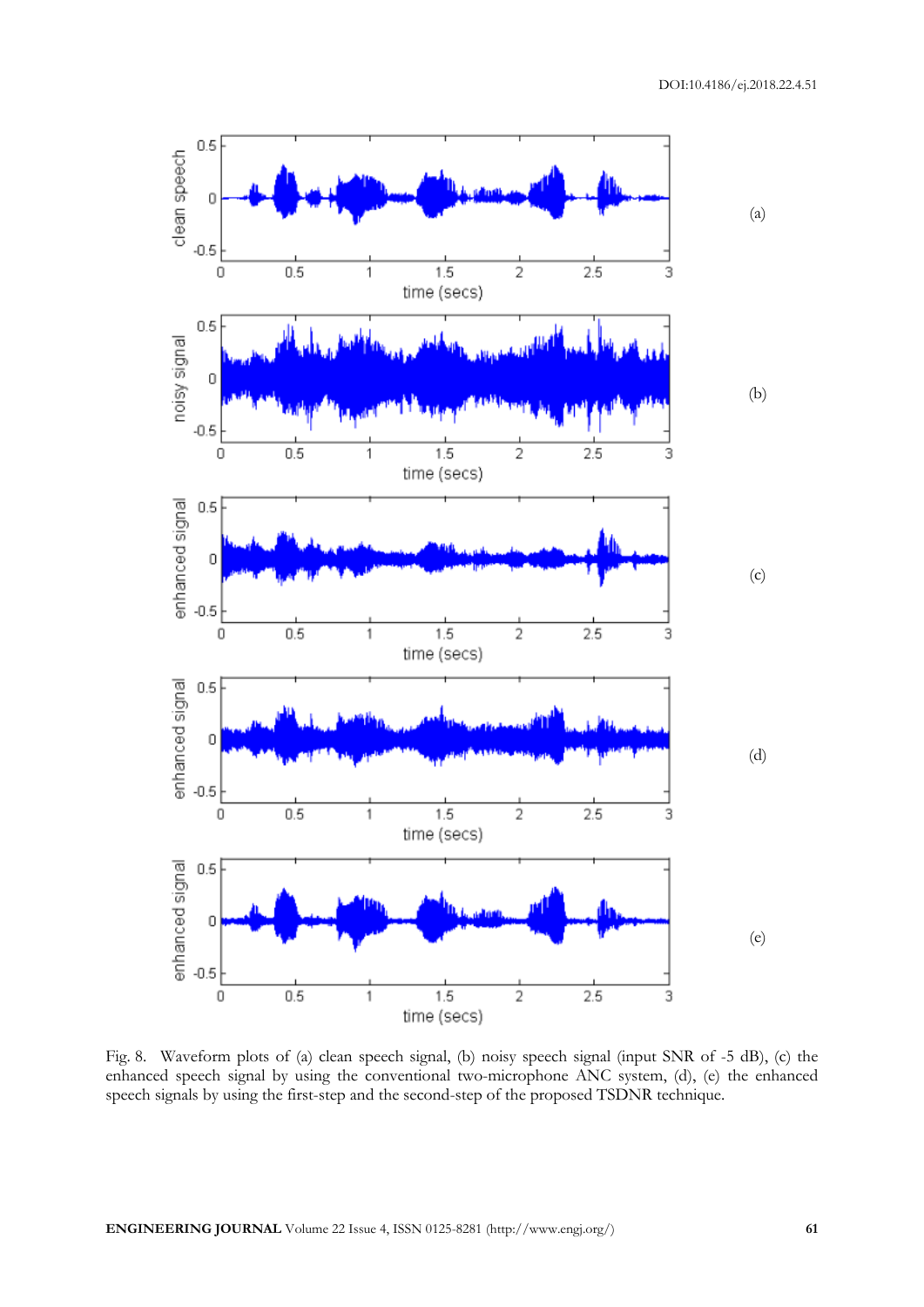

time(sec)<br>Fig. 9. Spectrogram plots of (a) clean speech signal, (b) noisy speech signal (input SNR of -5 dB), (c) the enhanced speech signal by using the conventional two-microphone ANC system, (d), (e) the enhanced speech signals by using the first-step and the second-step of the proposed TSDNR technique.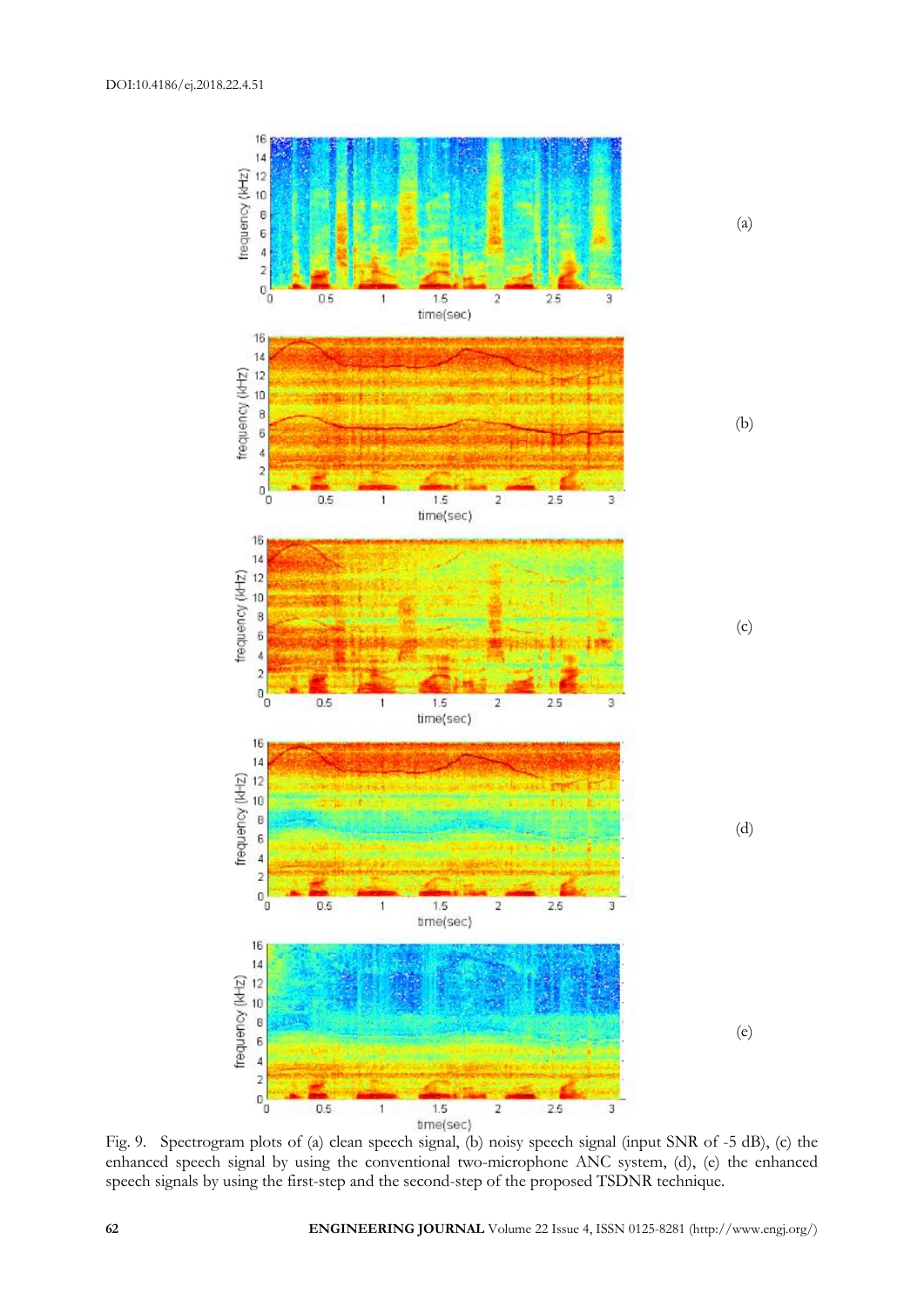By considering at one particular case of a noisy speech signal when the input SNR was -5 dB, the clean speech and noisy speech signals are shown in Fig. 8(a) and Fig. 8(b), respectively. It is obviously shown in Fig. 8(d) and Fig. 8(e) that a large amount of the additive dental-drill noise is significantly removed by using the proposed TSDNR technique. On the contrary, as illustrated in Fig. 8(c), an inferior performance is obtained by using the conventional two-microphone ANC system, where the dental-drill noise spectrum cannot be removed effectively.

These comparisons was also observed via the spectrogram plots in order to illustrate in the frequency domain that the spectral components of dental-drill noise were drastically eliminated, by using the first-step and the second-step of the proposed TSDNR technique, as given in Fig. 9. Furthermore, the averaged magnitude spectrum plots of clean, noisy, and enhanced speech signals over 50 consecutive frames are also given in Fig. 10 to guarantee the noise attenuation performance of the proposed TSDNR technique.

It is clearly presented by observing at the averaged magnitude spectrum plots over 50 consecutive frames in Fig. 10 that the dental-drill spectral components are removed sufficiently after the first-step and the second-step of the proposed TSDNR technique. However, it is noticed that there exist residual dentaldrill noise components in the frequency range beyond 9 *k*Hz.



Fig. 10. The comparison of averaged magnitude spectrum plots of the clean, noisy, and enhanced speech signals of the conventional two-microphone ANC and the proposed TSDNR technique (after the first-step and the second-step), over 50 consecutive frames.

By observing over 30 noisy speech signals, the averaged Segmental SNR Improvement of the proposed TSDNR technique is presented for various input SNR levels in Table 1. It is illustrated that once the main spectral component of the dental-drill noise is removed by employing the first step of the proposed TSDNR technique, very large value of *Seg*SNR improvement can be obtained. Moreover, the second step of the proposed TSDNR technique improved further the noise attenuation performance about 3-5 dB. Therefore, the overall performance of the TSDNR technique is far better than that of the conventional two-microphone ANC system.

By considering at the LSD, as given in Table 2, the proposed TSDNR technique provides lower level of speech distortion than the conventional two-microphone ANC system. It is also observed that the speech distortion level is increased slightly at very low input SNR levels.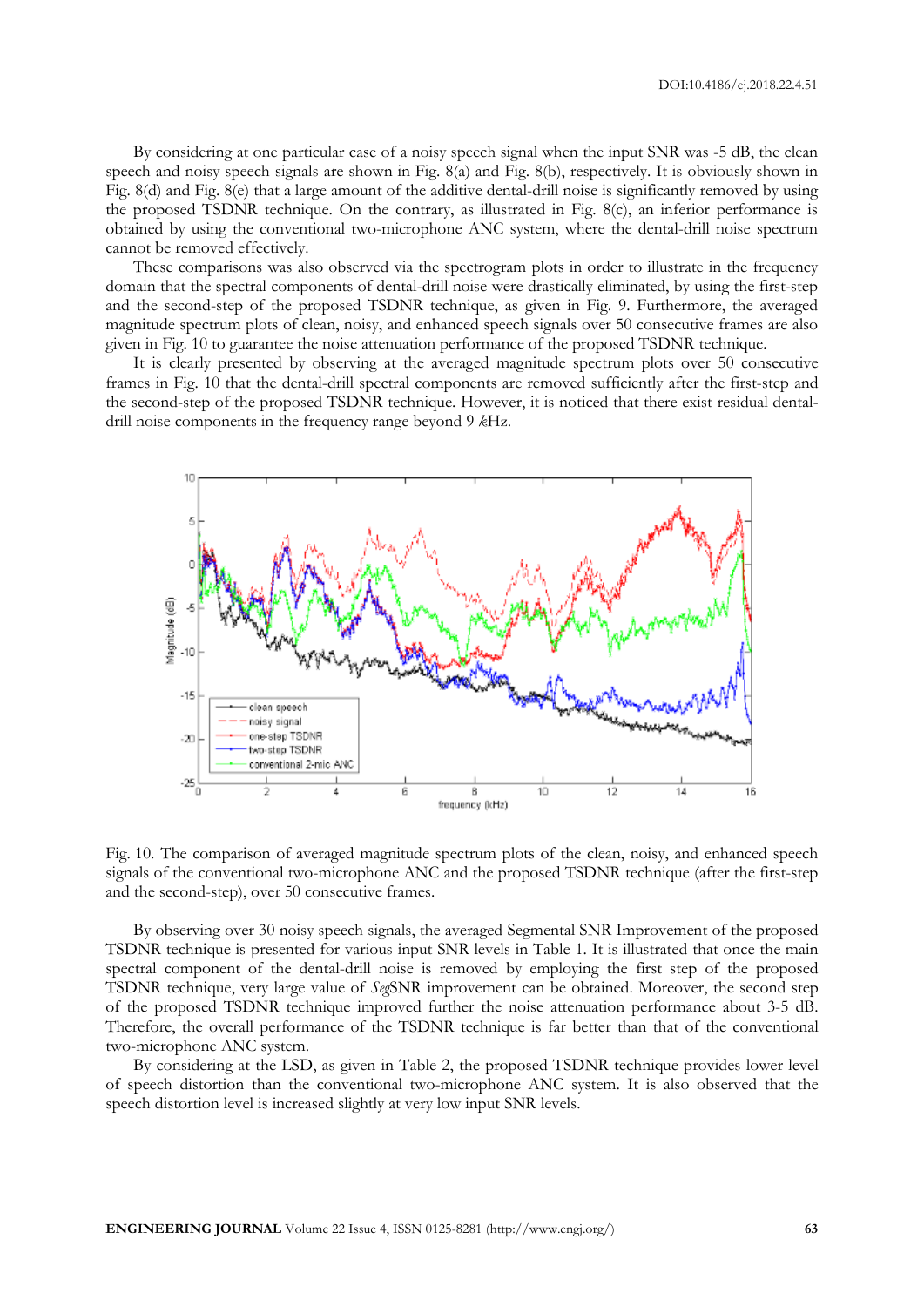|                     | $\triangle SegSNR$ (dB)            |                                        |                                        |
|---------------------|------------------------------------|----------------------------------------|----------------------------------------|
| Input SegSNR<br>(dB | The conventional<br>two-microphone | The proposed<br><b>TSDNR</b> technique | The proposed<br><b>TSDNR</b> technique |
|                     | <b>ANC</b> system                  | (the $1st$ step)                       | (the $2nd$ step)                       |
| $-10.00$            | 9.26                               | 8.66                                   | 13.36                                  |
| $-5.00$             | 6.26                               | 6.69                                   | 10.89                                  |
| 0.00                | 3.34                               | 4.96                                   | 9.32                                   |
| 5.00                | 1.54                               | 3.68                                   | 8.63                                   |
| 10.00               | 0.68                               | 2.96                                   | 7.39                                   |

|  | Table 1. The SegSNR improvement of the investigated NR techniques. |  |  |
|--|--------------------------------------------------------------------|--|--|
|  |                                                                    |  |  |

Table 2. The LSD of the investigated NR techniques.

| Input SegSNR<br>(dB) | The conventional<br>two-microphone<br><b>ANC</b> system | The proposed<br><b>TSDNR</b> technique<br>(the $1st$ step) | The proposed<br><b>TSDNR</b> technique<br>(the 2 <sup>nd</sup> step) |
|----------------------|---------------------------------------------------------|------------------------------------------------------------|----------------------------------------------------------------------|
| $-10.00$             | 3.63                                                    | 3.16                                                       | 1.46                                                                 |
| $-5.00$              | 3.41                                                    | 2.97                                                       | 1.45                                                                 |
| 0.00                 | 3.10                                                    | 2.76                                                       | 1.39                                                                 |
| 5.00                 | 2.90                                                    | 2.60                                                       | 1.36                                                                 |
| 10.00                | 2.51                                                    | 2.36                                                       | 1.28                                                                 |

Table 3. The MOS values of the investigated NR techniques.

| <b>Observed Signals</b>                                 | <b>MOS</b> values |
|---------------------------------------------------------|-------------------|
| Clean speech signal                                     | 4.9               |
| Noisy speech signal<br>(input SNR of -5 dB)             | 2.1               |
| The conventional two-microphone<br>ANC system           | 2.8               |
| The proposed TSDNR technique<br>(after the first step)  | 3.4               |
| The proposed TSDNR technique<br>(after the second step) | 4.1               |

Furthermore, the subjective listening test was also carried out. The Mean Opinion Score (MOS) value was obtained based on 15 listeners, at the input SNR of -5 dB. By the informal listening, the high-pitched dental-drill sounds were no longer audible in the enhanced speech signals of the first-step and the secondstep of the proposed TSDNR technique. It can be clearly seen from Table 3 that the MOS value of the enhanced speech signal employing two steps of the proposed TSDNR technique is better than that of the conventional two-microphone ANC system.

# **6. Conclusions**

The TSDNR technique has been proposed for dental-drill noise reduction with the use of two separate single-microphone ANC systems in two steps. In the first step, the proposed tone-frequency extraction algorithm and an adaptive filter are employed together to removed significantly the main tone-frequency of the dental-drill noise. Then, in the second step, with the use of the second adaptive filter and a high-pass filter, the residual high-frequency dental-drill noise is satisfactorily removed. Although, the proposed TSDNR technique employs two adaptive filters, its computational complexity can be a lot lower than that of the conventional two-microphone ANC system due to its lower order of the adaptive filter, especially in the first step of the proposed TSDNR technique. In addition, the use of a single microphone offers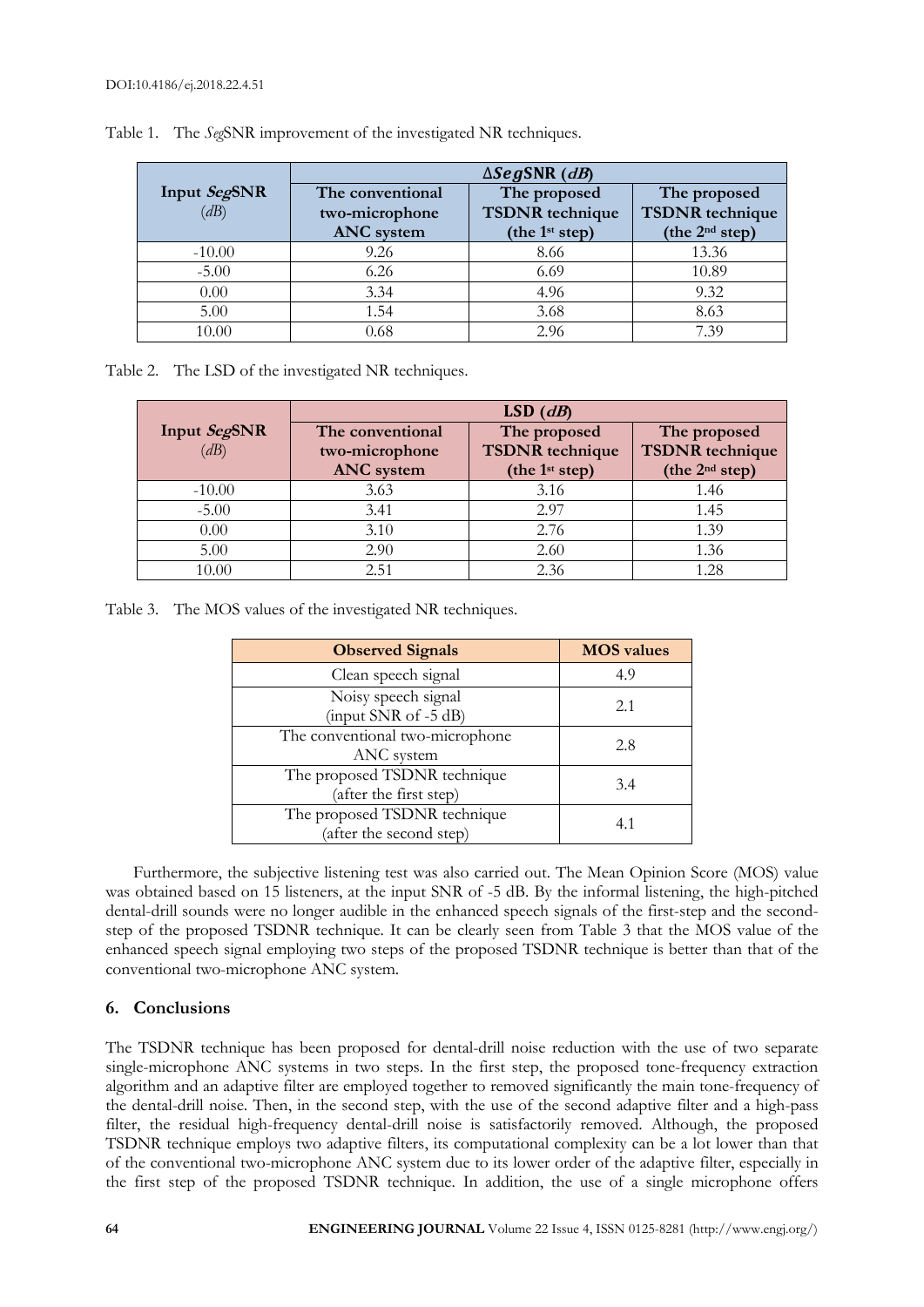improved feasibility and efficient implementation of the proposed TSDNR technique. It has been demonstrated both by objective and subjective results that the proposed TSDNR technique can remove the dental-drill noise effectively, whereas the speech quality of the enhanced speech signal is reasonably preserved.

#### **Acknowledgement**

This research work is financially supported by the Ratchadaphiseksomphot Endowment Fund, Chulalongkorn University and EECU Master Honours Scholarship, Department of Electrical Engineering, Faculty of Engineering, Chulalongkorn University.

#### **References**

- [1] C. M. Mak, H. M. Wong, and Y. J. Chu, "Effect of the sound of dental equipment on dental anxiety and noise control techniques," in *Int. Commission on Biological Effects of Noise*, Zurich, Switzerland, 2017.
- [2] C. E. Wilson, "Hearing-damage risk and communication interference in dental practice," *Journal of Dental Research*, vol. 69, no. 2, pp. 489-493, Feb. 1990.
- [3] A. Dutta, K. Mala, and S. R. Acharya, "Sound levels in conservative dentistry and endodontics clinic," *Journal of conservative dentistry*, vol. 16, no. 2, pp. 121, Mar. 2013.
- [4] N. Bali, S. Acharya, and N. Anup, "An assessment of the effect of sound produced in a dental clinic on the hearing of dentists," *Oral Health and Preventive Dentistry*, vol. 5, no. 3, pp. 187, Jun. 2007.
- [5] F. Gijbels, "Potential occupational health problems for dentists in Flanders," *Clinical oral investigations*, vol. 10, no. 1, pp. 8-16, Mar. 2006.
- [6] W. S. Gan and S. M. Kuo, "An integrated audio and active noise control headset," *IEEE Trans. on Consumer Electronics*, vol. 48, no. 2, pp. 242-247, Aug. 2002.
- [7] S. M. Kuo, S. Mitra, and W. S. Gan, "Active noise control system for headphone applications," *IEEE Trans. on Control Systems Technology*, vol. 14, no. 2, pp. 331-335, Feb. 2006.
- [8] E. Kaymak, M. A. Atherton, K. R. G. Rotter, and B. Millar, "Real-time adaptive filtering of dental drill noise using a digital signal processor," in *Research and Education in Mechatronics*. Stockholm, Sweden, 2006.
- [9] E. Kaymak, M. Atherton, K. Rotter, and B. Millar, "Dental drill noise reduction using a combination of active noise control, passive noise control and adaptive filtering," in *Inter-noise*, Istanbul, Turkey, 2007, p. 110.
- [10] K. R. G. Rotter, M. A. Atherton, E. Kaymak, and B. Millar, "Noise reduction for dental drill noise," in *Proceedings of the 11th Mechatronics*, University of Limerick, Ireland, 2008, pp. 1-5.
- [11] S. Haykin, *Adaptive Filter Theory*, 4th ed. Prentice-Hall, 2002.
- [12] S. F. Boll, "Suppression of acoustic noise in speech using spectral subtraction," *IEEE Acoust., Speech Signal Process.*, vol. 27, no. 2, pp. 113-120, Apr. 1979.
- [13] T. Esch and P. Vary, "Efficient musical noise suppression for speech enhancement systems," in *IEEE Int. Conf. on Acoust., Speech, Signal Processing (ICASSP)*, Taipei, Taiwan, 2009, pp. 4409-4412.
- [14] H. Gustafsson, S. Nordholm, and I. Claesson, "Spectral subtraction using reduced delay convolution and adaptive averaging," *IEEE Trans. Speech Audio Process.*, vol. 9, no. 8, pp. 799-807, Nov. 2001.
- [15] S. Kamath and P. C. Loizou, "A multi-band spectral subtraction method for enhancing speech corrupted by colored noise," in *IEEE Int. Conf. on Acoust., Speech Signal Process.*, 2002, pp. 44164- 44164.
- [16] M. Berouti, R. Schwartz, and J. Makhoul, "Enhancement of speech corrupted by acoustic noise," in *IEEE Int. Conf. on Acoust., Speech, Signal Processing (ICASSP)*, Washington, WA, USA, 1979, vol. 4, pp. 208-211.
- [17] P. Lockwood and J. Boudy, "Experiments with a nonlinear spectral subtractor (NSS), Hidden Markov models and the projection, for robust speech recognition in cars," *Speech Communication*, vol. 11, pp.215-228, 1992.